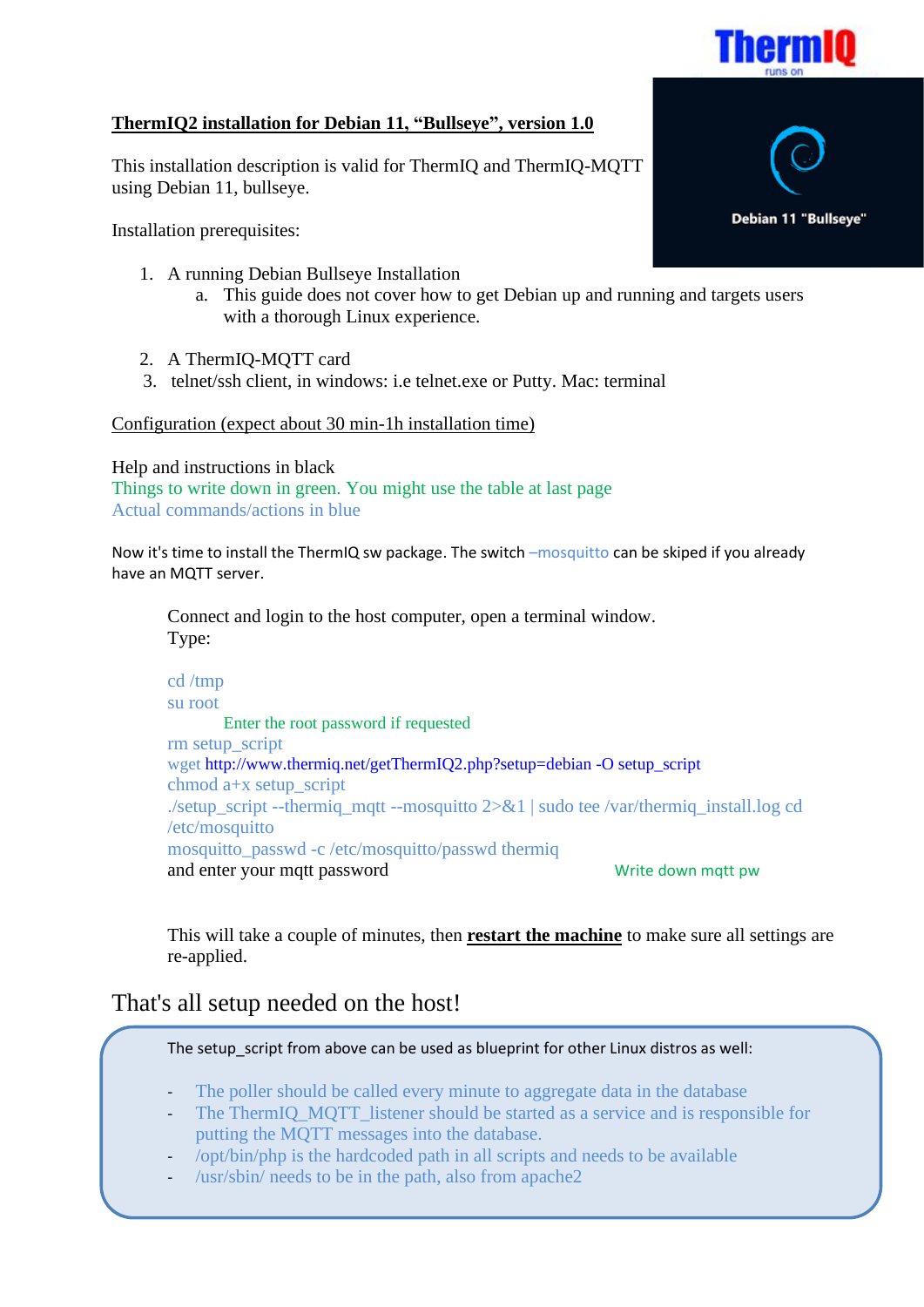1. Open link: http://<your-ip-address>/install/check\_install.php in a web-browser

with the IP address from bullet 4. A quick analysis of the installation will be done. If all looks ok proceed to next step

Open link: http://<your-ip-address>/install/install.php in a web-browser

|                  | <b>ThermIQ Installation</b>                                                                                                                                                                                                                         |                     |
|------------------|-----------------------------------------------------------------------------------------------------------------------------------------------------------------------------------------------------------------------------------------------------|---------------------|
| Initial config.  | $\mathbb{R}$<br>4<br>Download Thermit)<br>User database<br>Main database<br><b>Uroobox</b>                                                                                                                                                          | Secure installation |
|                  | Configuration file                                                                                                                                                                                                                                  |                     |
|                  | c/kaimpp/opt/etc/Thermig_Windows.ini                                                                                                                                                                                                                |                     |
|                  | Select database type                                                                                                                                                                                                                                |                     |
|                  | Database type<br>suine                                                                                                                                                                                                                              |                     |
|                  |                                                                                                                                                                                                                                                     |                     |
|                  | STEP <sub>1</sub>                                                                                                                                                                                                                                   |                     |
|                  | Instructions<br>Check that the configuration file is found and then select which database type you want to use. Make sure all fields are green.<br>Sollte should be used by default. Mysql requires an already running and configured mysql-server. |                     |
| Install messages |                                                                                                                                                                                                                                                     |                     |

Follow the steps 1-4 shown in the browser to complete the installation until all items are green, write down your data in the table below. Use "sqlite" as database type unless you already have a MySql database setup and know how to administrate it.

For MySQL you need to create to new databases, 'thermiq\_db' and 'thermiq\_userdb'

Each step will be enabled as the previous step is completed but a manual "reload" of the page is sometimes needed. Here you can also setup a Dropbox backup account and secure the installation page with a password.

| <b>Bullet Step Key</b> |    |                             | <b>Value</b>         |  |
|------------------------|----|-----------------------------|----------------------|--|
|                        | Η. | Raspberry username          | $\mathbf{D}$         |  |
|                        |    | Raspberry password          |                      |  |
|                        |    | <b>Raspberry IP-address</b> |                      |  |
|                        |    | Mqtt user                   | thermig              |  |
|                        |    | Mqtt password               |                      |  |
|                        |    | <b>MQTT Public cert</b>     | /etc/mosquito/ca.crt |  |
|                        |    | Order email                 |                      |  |
|                        |    | License key                 |                      |  |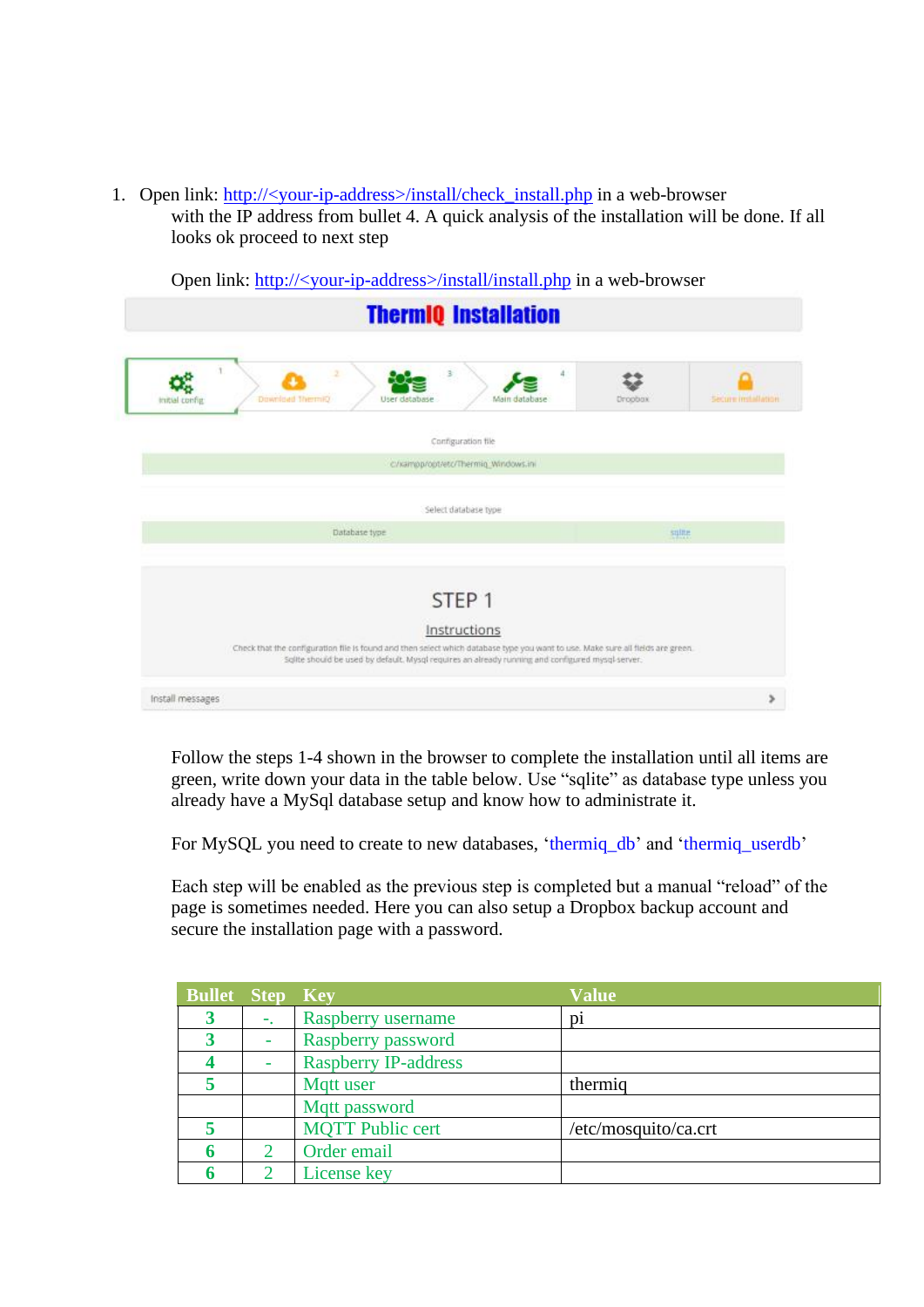|  | Administrator login name     |  |
|--|------------------------------|--|
|  | Administrator login password |  |
|  | <b>Installation username</b> |  |
|  | <b>Installation password</b> |  |
|  |                              |  |
|  |                              |  |

2. Hardware Installation:

**ThermIQ-MQTT:** Configure and connect your ThermIQ-MQTT card according to these instructions: www.thermiq.net/installation\_mqtt.pdf

- 3. Open link:  $\frac{http://your-ip-address>}/$  in a web-browser with the IP address from step 4 Login with:
	- a. User: as given during Bullet 6, Step 3
	- b. Password: as given during Bullet 6, Step 3
	- c. Check the different settings in the right corner drop down menu
	- d. Select "Poller settings" and configure what devices to collect data from. - Select one of ThermIQ or ThermIQ\_MQTT depending on your hardware.

e. Select "Widget settings" and enable the widgets you want to see on the home page

Done  $\odot$ 

Now is a good time to check out the ThermIQ forum at [www.ThermIQ.net](http://www.thermiq.net/?post_type=forum)

Note 1. Apache and Mosquitto will be installed by default. Please make sure that you also install a firewall and that you secure your installation from attacks.

Note 2: The MQTT server installed is from mosquitto.org, it is configured to enable both open and encrypted connections using self-signed certificates in /etc/mosquitto/certs/ These certificates can be regenerated by logging in with ssh as pi and typing

 cd cd certs generate-CA.sh cp -f \*.crt `hostname`.key /etc/mosquitto/certs/ systemctl restart mosquitto.service